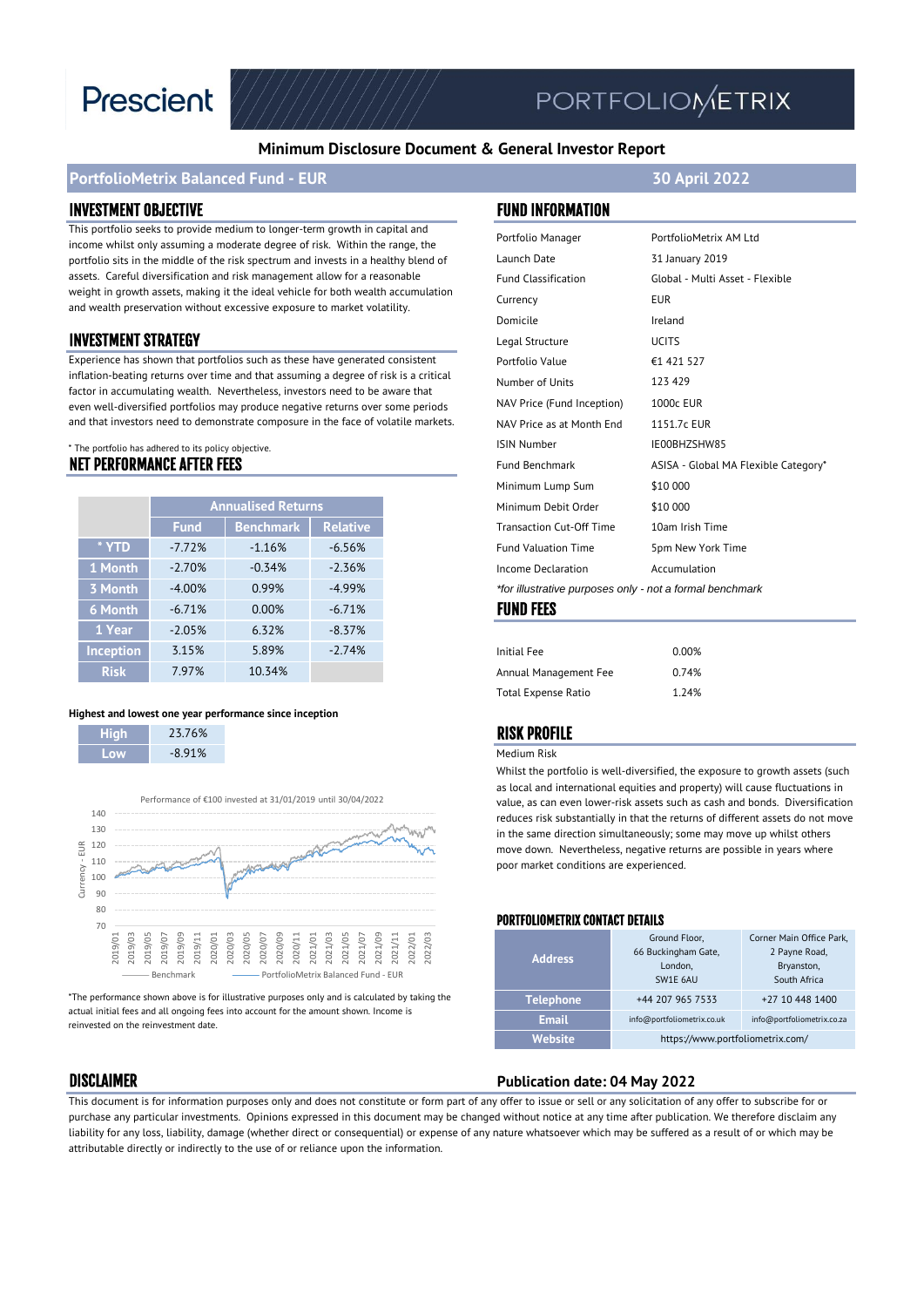# **Prescient**

## PORTFOLIOMETRIX

**30 APRIL 2022**

## **PortfolioMetrix Balanced Fund - EUR**

#### LOOKTHROUGH ASSET ALLOCATION LOOKTHROUGH FUND ALLOCATIONS

Asset allocation is the primary driver of risk in the portfolio – it is also the primary driver of returns. In this portfolio, the risk-reducing benefits of diversification allow for a significant inclusion of growth assets, whilst still maintaining a moderate risk profile.



reporting period.

#### PORTFOLIO MANAGER

#### **Brandon Zietsman, CAIA, CFA®**

Brandon is a CFA® charterholder, a CAIA charterholder and has over 25 years' worth of financial services experience, spanning financial engineering and structuring, quantitative analysis, portfolio construction and investment management. Brandon is Head of Investments at PortfolioMetrix.

#### INVESTMENT TEAM

Mike Roberts, CFA **Liam Dawson, CFA, CAIA** Nic Spicer, FFA CFA Taahir Ramchandra, Bcom Hons Brendan de Jongh, CFP, CFA, CAIA Chloe Tang, BSc Hons Philip Wellington, CFA Oliver Jones, BSc Hons Philip Bradford, CFA Riccardo Peretti, BCom Hons

Unless denoted otherwise the target underlying funds are held within UCITS funds managed by PortfolioMetrix. These underlying funds are selected based on a rigorous quantitative (numbers) and qualitative (judgement) process. Typically, funds are selected that are specific to an asset class, although flexible funds may be used when appropriate. The current profile target weights are indicated in the chart below, although these will be varied by the investment committee as circumstances dictate.



#### DISCLAIMER

This document is for information purposes only and does not constitute or form part of any offer to issue or sell or any solicitation of any offer to subscribe for or purchase any particular investments. Opinions expressed in this document may be changed without notice at any time after publication. We therefore disclaim any liability for any loss, liability, damage (whether direct or consequential) or expense of any nature whatsoever which may be suffered as a result of or which may be attributable directly or indirectly to the use of or reliance upon the information.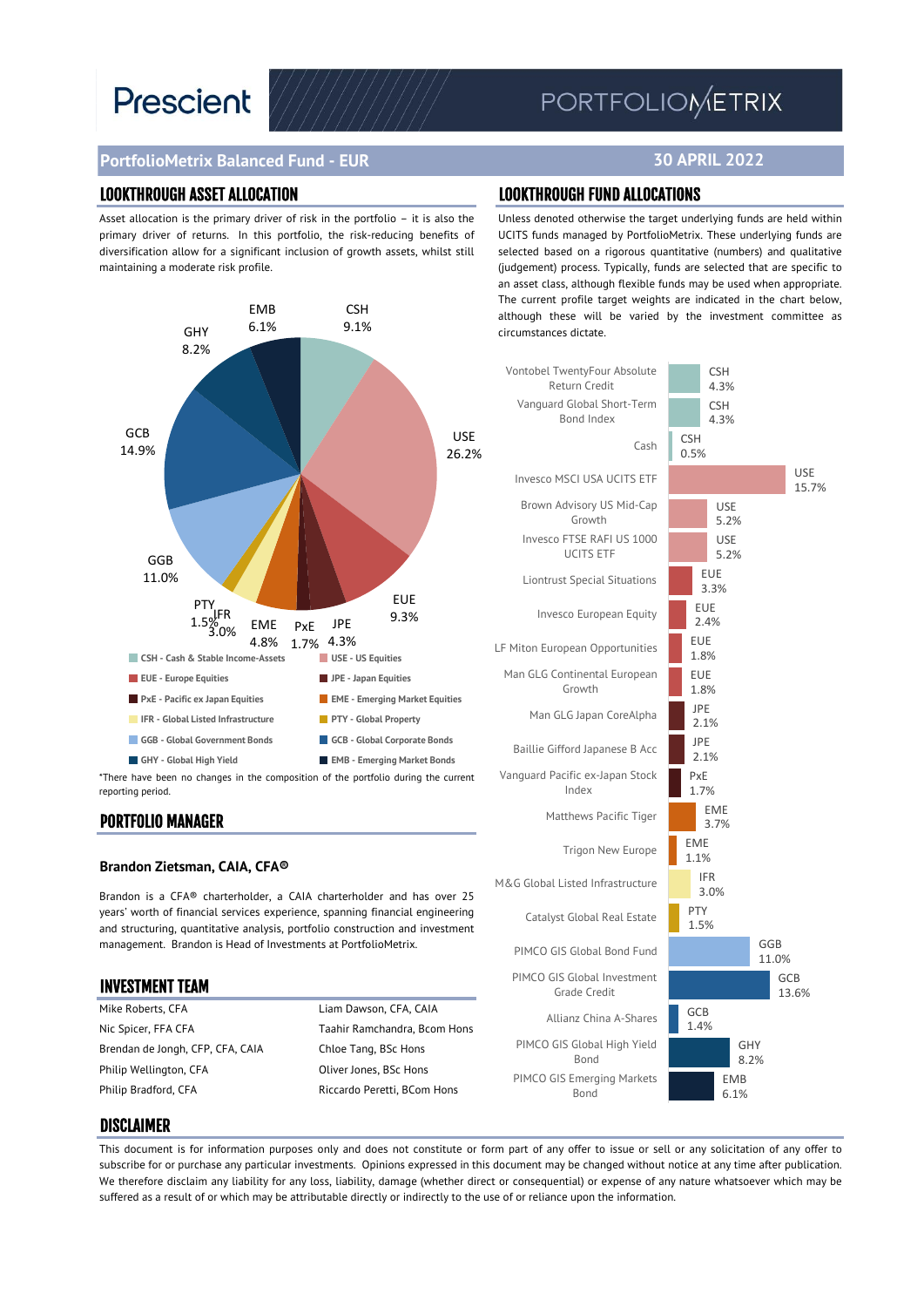# **Prescient**

### **PortfolioMetrix Balanced Fund - EUR**

## PORTFOLIOMETRIX

### **30 APRIL 2022**

#### Glossary Summary

**Annualised performance:** Annualised performance shows longer term performance rescaled to a 1 year period. Annualised performance is the average return per year over the period. Actual annual figures are available to the investor on request.

**Highest & Lowest return:** The highest and lowest returns for any 1 year over the period since inception have been shown. **NAV:** The net asset value represents the assets of a Fund less its liabilities.

#### Contact Details

| <b>Management Company</b>                  | Trustee                                | <b>Investment Manager</b>            |
|--------------------------------------------|----------------------------------------|--------------------------------------|
| Prescient Global Funds ICAV                | Northern Trust Fiduciary (Ireland) Ltd | PortfolioMetrix Asset Management Ltd |
| 35 Merrion Square East, Dublin 2, D02 KH30 | Georges Court, 54 62                   | 66 Buckingham Gate, London, SW1E 6AU |
| Tel: +353 1676 6959                        | Townsend Street, Dublin 2, Ireland     | Tel: +44 207 965 7533                |
| Email: info@prescient.ie                   | Tel: +353 1 542 2000                   | Email: info@portfoliometrix.co.uk    |
| Website: www.prescient.ie                  | Website: www.northerntrust.com         | Website: www.portfoliometrix.com     |

#### Disclaimer for Fund Specific Risk

1. Default risk: The risk that the issuers of fixed income instruments (e.g. bonds) may not be able to meet interest payments nor repay the money they have borrowed. The issuers credit quality it vital. The worse the credit quality, the greater the risk of default and therefore investment loss.

2. Derivatives risk: The use of derivatives could increase overall risk by magnifying the effect of both gains and losses in a Fund. As such, large changes in value and potentially large financial losses could result.

3. Developing Market (excluding SA) risk: Some of the countries invested in may have less developed legal, political, economic and/or other systems. These markets carry a higher risk of financial loss than those in countries generally regarded as being more developed.

4. Foreign Investment risk: Foreign securities investments may be subject to risks pertaining to overseas jurisdictions and markets, including (but not limited to) local liquidity, macroeconomic, political, tax, settlement risks and currency fluctuations.

5. Interest rate risk: The value of fixed income investments (e.g. bonds) tends to be inversely related to interest and inflation rates. Hence their value decreases when interest rates and/or inflation rises.

6. Property risk: Investments in real estate securities can carry the same risks as investing directly in real estate itself. Real estate prices move in response to a variety of factors, including local, regional and national economic and political conditions, interest rates and tax considerations.

7. Currency exchange risk: Changes in the relative values of individual currencies may adversely affect the value of investments and any related income.

8. Geographic / Sector risk: For investments primarily concentrated in specific countries, geographical regions and/or industry sectors, their resulting value may decrease whilst portfolios more broadly invested might grow.

9. Derivative counterparty risk: A counterparty to a derivative transaction may experience a breakdown in meeting its obligations thereby leading to financial loss.

10. Liquidity risk: If there are insufficient buyers or sellers of particular investments, the result may lead to delays in trading and being able to make settlements, and/or large fluctuations in value. This may lead to larger financial losses than expected.

11. Equity investment risk: Value of equities (e.g. shares) and equity-related investments may vary according to company profits and future prospects as well as more general market factors. In the event of a company default (e.g. bankruptcy), the owners of their equity rank last in terms of any financial payment from that company.